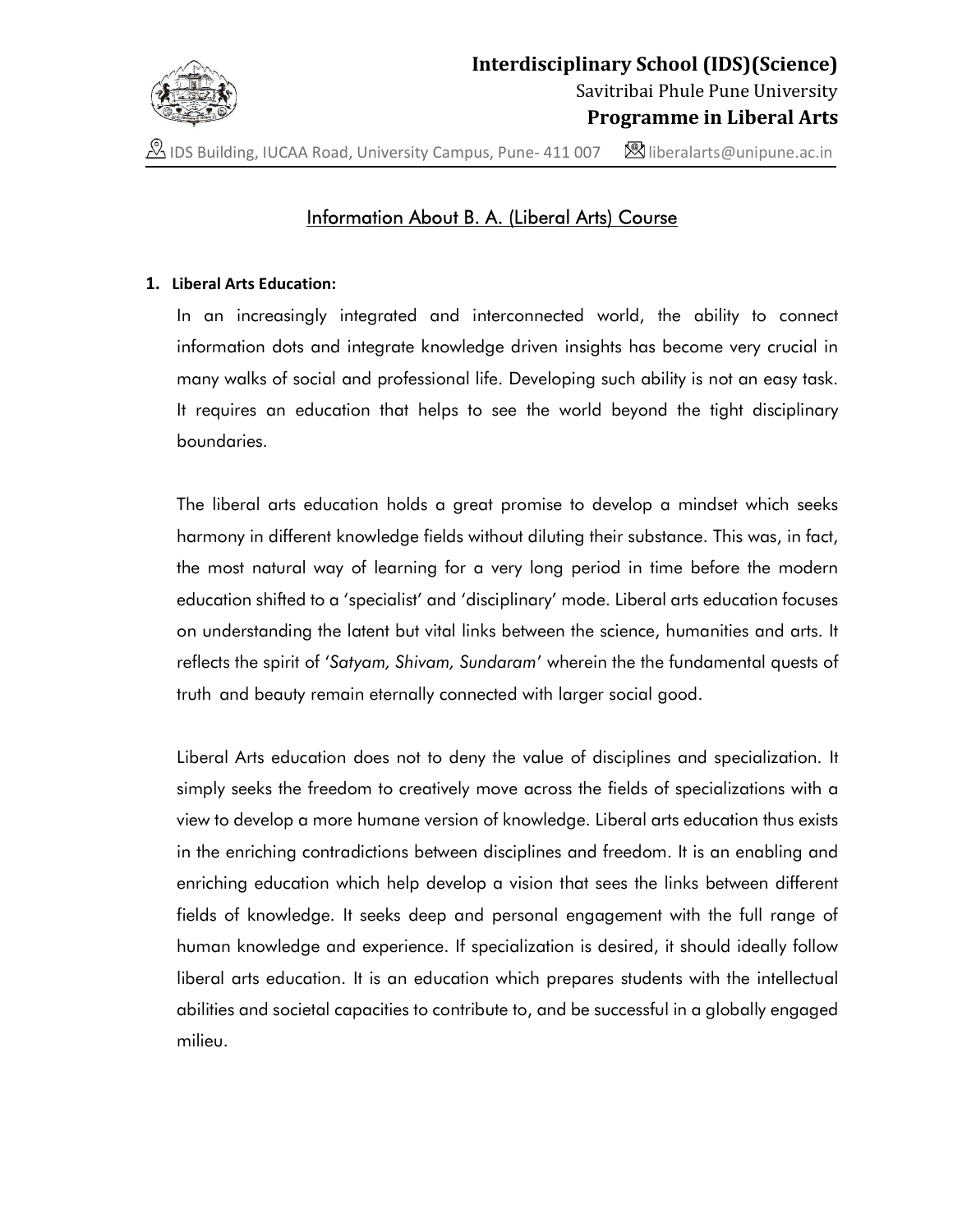## 2. B. A. Liberal Arts at SPPU:

Considering the growing importance of liberal arts perspective in academics and industry worldwide, Savitribai Phule Pune University (SPPU) has launched a three years Bachelor's degree course in Liberal Arts i.e. B. A. (Liberal Arts) from July 2019. Conducted by Interdisciplinary School of Sciences (IDSS) the course aims to help students develop an integrated and interdisciplinary approach to knowledge and problem solving. It is the first full time programme in Liberal Arts conducted by a public/state university in Maharashtra. It is also among the handful of bachelor's programmes run on the SPPU campus.

The programme is spread over three years i.e. six semesters. It offers an exciting combination of diverse subjects. Here, music can be studied along with mathematics and microbiology can be discussed alongside media. Here physics can converse with philosophy and anthropology can talk to atmospheric sciences. The course offers an opportunity to students to make an interesting combination of subjects from the given set of electives and tracks. However, it doesn't mean that the student ends up becoming a jack of all trades and master of none. From the second years onwards, students engage intensely with a subject of their choice from the given set. Called as 'major', this intense engagement brings student at par with the graduation level knowledge in the chosen subject. This enables student to pursue a Master's course in that subject.

The course is designed keeping in mind the broad demographic, educational and psychographic profile of 12th pass student. It offers various inputs to improve the writing, presentation, performance and analytical skills of the students. The course also incorporates various subjects and skills required for the digital age. Being on the University campus, the course enjoys the company of more than 50 Departments and Centres conducting courses and research in a huge variety of subjects. The opportunity to interact with the faculty and students of these Departments on daily basis is a great advantage for the liberal arts course.

Following are the B.A. Liberal Arts course:

- To offer a robust and broad-based academic exposure at graduate level
- To enhance integrated and holistic outlook towards knowledge and problem solving
- To strengthen analytical and applied skills
- To develop various writing, presentation and digital skills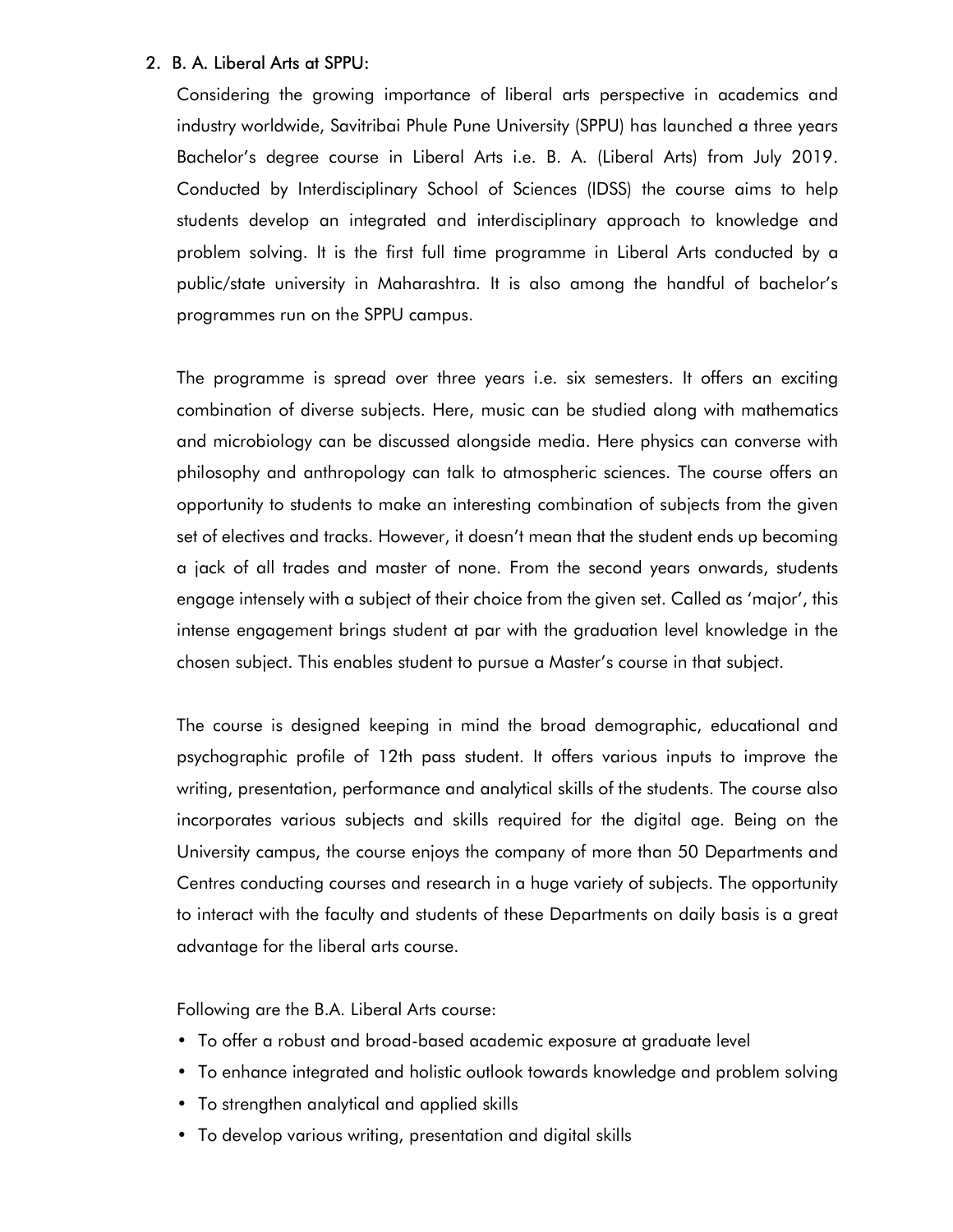- To prepare a fertile ground for various post graduate courses.
- To improve employability of students.

Besides the option of doing a masters in one subject, the course is also designed to enhance various skills and perspectives required for better employability. The course opens up many windows for various skill-oriented subjects and experience-based learning. This multi-dimensional learning paves way for career in various industry verticals.

#### 3. Course Structure:\*\*

(\*\* Some information under this section may change in the final program)

The three-year B. A. (Liberal Arts) course is spread over six semesters. The course is based on the choice-based credit system which allows students to earn a part of their course credits by selecting subjects of their choice.

The course is for a total of 120 credits wherein each semester accounts for 20 credits. The structure of the course is based on the following basic pedagogical/ learning units:

- Core Papers- Provide broad interdisciplinary orientation by introducing key ideas, concepts and perspectives from various subjects. Nine compulsory papers.
- Major Subject- Focussed on specific knowledge area. Includes 10 papers which are interrelated and progressively arranged. Students can select their 'Major'.
- Minor Subject- Focusses on specific knowledge area. Includes 5 papers which are interrelated and progressively arranged. Students can select their 'Minor'.
- Electives Papers- Introductory in orientation. Broad based. Can form 'clusters'. Students can select their elective papers from a range of subjects.
- Skill Based Papers- Demonstration and practical oriented. Focussed on skills for necessary for employability.
- Experience Based Papers- Learning through internship, workshop, seminars, community work, field visits.
- Project- Application and problem solving. Students select their topic/theme for project and work on it under supervision/mentoring of experts.

'Major' and 'Minor' papers come into picture from second year i.e. third semester onwards. The emphasis on these papers increase gradually till the final semester. Core papers appear more in the first two semesters and then gradually make space for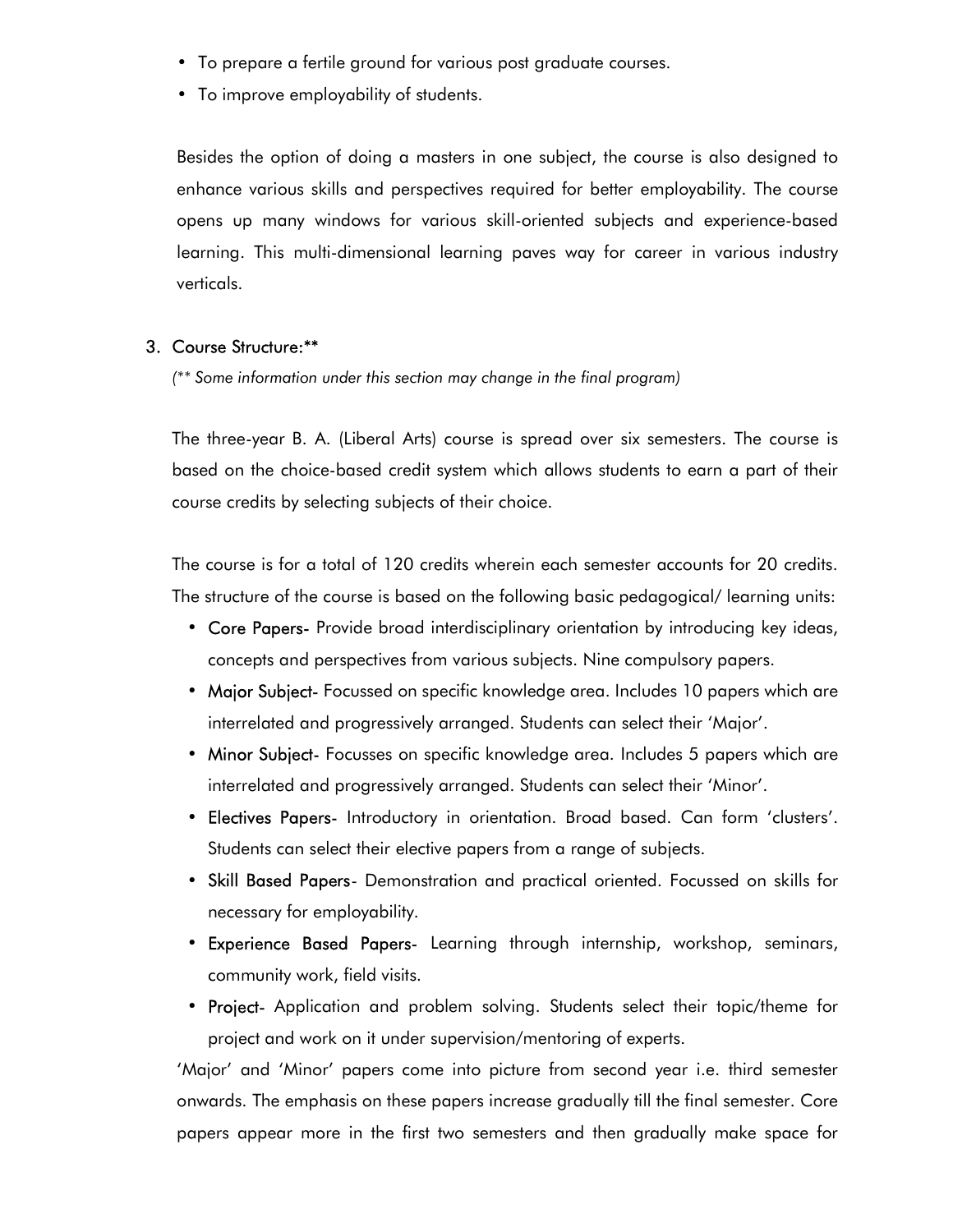papers under 'Major' and 'Minor'. Elective and Experience Based papers are placed throughout all the semesters.

Core Papers: Together the nine Core Papers cover academic inputs from Humanities, Science and general analytical abilities. These Core Papers are spread over first five semesters. Each Core Paper is for 3 credits. The core papers offer inter-disciplinary inputs from the perspectives of the following subject themes: History, Philosophy, Sociology, Economics, Digital Humanities, Law, Natural Science, Environmental Science, Health and Psychology and Research & Analytical Orientation.

Major Subjects: Following subjects are proposed to be included in the list of 'major' for the course. Students can select one of these subjects as their 'Major'. Each 'Major' subject will be covered in 10 papers spread across four semesters (from 3rd to 6th Sem). Each paper under the 'Major' subject is for 3 credits. Depending on the response, feedback and availability of resources, subjects can be added to or deleted from the following list:- Psychology, Economics, Political Science, Sociology, Media and Communication Studies, Digital Humanities, Anthropology, Geography, Maths & Stats, Environment Science, Health Science.

Minor Subjects: Following subjects are proposed to be included in the list of 'minor for the course. Students can select one of these subjects as their 'Minor'. Each 'Minor' subject will be covered in 5 papers spread across four semesters (from 3rd to 6th Sem). Each paper under the 'Minor' subject is for 3 credits. Depending on the response, feedback and availability of resources, subjects can be added or deleted from the following list: Literature in Indian Languages, Indian Agriculture, Business Studies, Education, Bioscience. Besides, students can take up six appropriate papers from one of the 'major' subjects for their 'minor' track of subject.

Elective Papers: Following subjects are proposed for inclusion in the list of 'electives' for the course. Based on feedback, response and availability of resources, the list can be changed. Elective papers are for two credits. Each elective is for 2 credits. The paper titles under the electives will be related to the following subject themes or cluster. Students will have to select five subject / clusters and each cluster will be covered in two papers of 2 credits each. The subject/clusters are: Law, Language & Literature, Film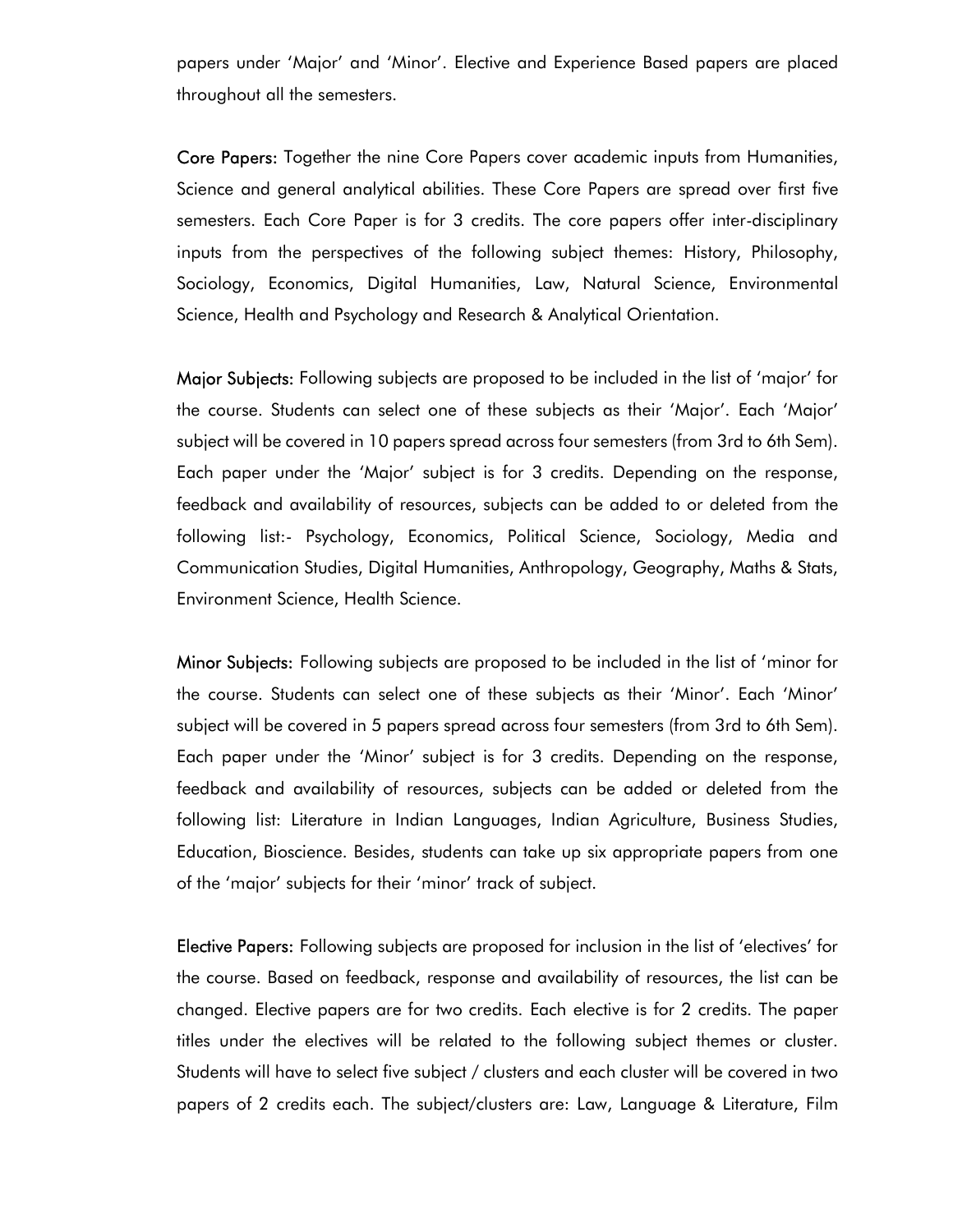Studies, Philosophy, Indology, Performing Arts, Networking, Computing, Physics, and, Chemistry.

Skill Based Papers: Following subjects are proposed for inclusion in the list of 'Skill based Papers' for the course. These papers can be of 1 or 2 credits. Each skill subject will be covered in two or three papers. Students are free to take up any combination of the papers. These papers will be taught primarily in Demonstration/ Practical mode and the assessment will be entirely based on the practical performance of students. Depending on the response, feedback and availability of resources the following list could be changed at a later stage: Writing (Creative and Applied), Presentation (Formal and Professional), Software (Research/ Visual), Visual (Photo/ Video), Network (HTML Prog/ Social Media), Event.

A subject and a paper under Major, Minor, Elective and Skill component will be run only if a certain minimum number of students officially enrol for it. The students will be asked to register their preferences of papers and based on the response and resources, subjects or papers will be taken up for that semester/ batch. The minimum number of students required for conducting the paper will be intimated to students in advance.

# 4. Career Prospects:

The Liberal Arts course aims to give students a competitive edge by training them in a diverse set of skills, besides offering discipline centric knowledge and training. Individuals with Liberal Arts education are sought by in various professions which value communication skills, analytical mindset, multicultural views and sensitivity towards diversity. This implies that Liberal Arts course opens up opportunities of career particularly in-

- Content development and analysis
- Journalism, Anchoring
- Digital media
- Studies of economic, political and social trends
- Public relations
- Marketing
- **•** Human resources
- Development sector
- Community engagement through Non-Governmental Organization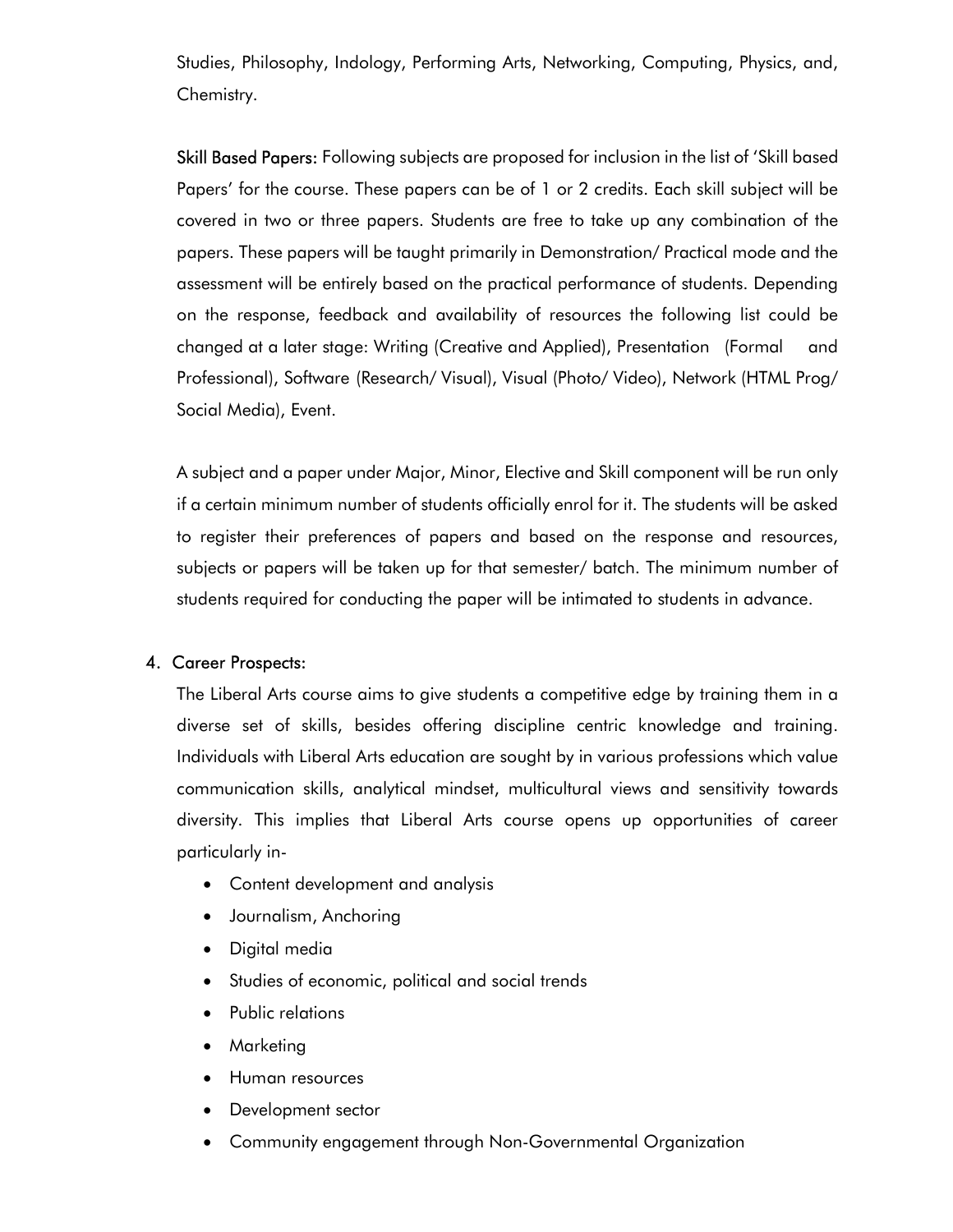- Sustainability studies
- Entrepreneurship

And of course, a graduation in Liberal Arts builds a strong ground for higher studies in various interdisciplinary courses as well as in courses taken up as major at graduation.

## 5. Eligibility of the Course and Intake of Student:

Students who have passed their Higher Secondary Certificate (HSC/Std. 12) examination from any stream (i.e. science, commerce, arts etc) are eligible to apply. The Liberal Arts program is looking to admit students who are curious, analytical and eager to explore beyond the boundaries of specific disciplines.

The course would admit 40 students per batch. The admission of the students is governed by the reservation and quota related rules and regulations instituted by Government of Maharashtra from time to time.

## 6. Admission & Entrance Examination:

The admission for the course will be based on an online Entrance Examination based on multiple choice questions. The exam comprises two sections. The first section of 20 marks is based on general aptitude whereas the second section of 80 marks is based on questions drawn in from various subjects from Science and technology, humanities, commerce & management and interdisciplinary subjects. It will also include questions on current affairs and general knowledge.

The Online Entrance Exam for the course is scheduled in July. The exact schedule and venue of the examination will be declared on the admission portal of the University. The candidates should apply online. The online application form will be available on the website of SPPU: https://campus.unipune.ac.in/CCEP/Login.aspx

Admissions to the course will be governed by the statutory provisions related to reservation and quota as mandated by the Government of Maharashtra.

Syllabus of the Online Examination for B.A. Liberal Arts: The Online Entrance Exam-2019 for the B. A. Liberal Arts will be based on the following units. The description here is meant to provide only a general idea and scope of the unit. It does not intend to suggest a highly specialized knowledge of the unit. The units are not mutually exclusive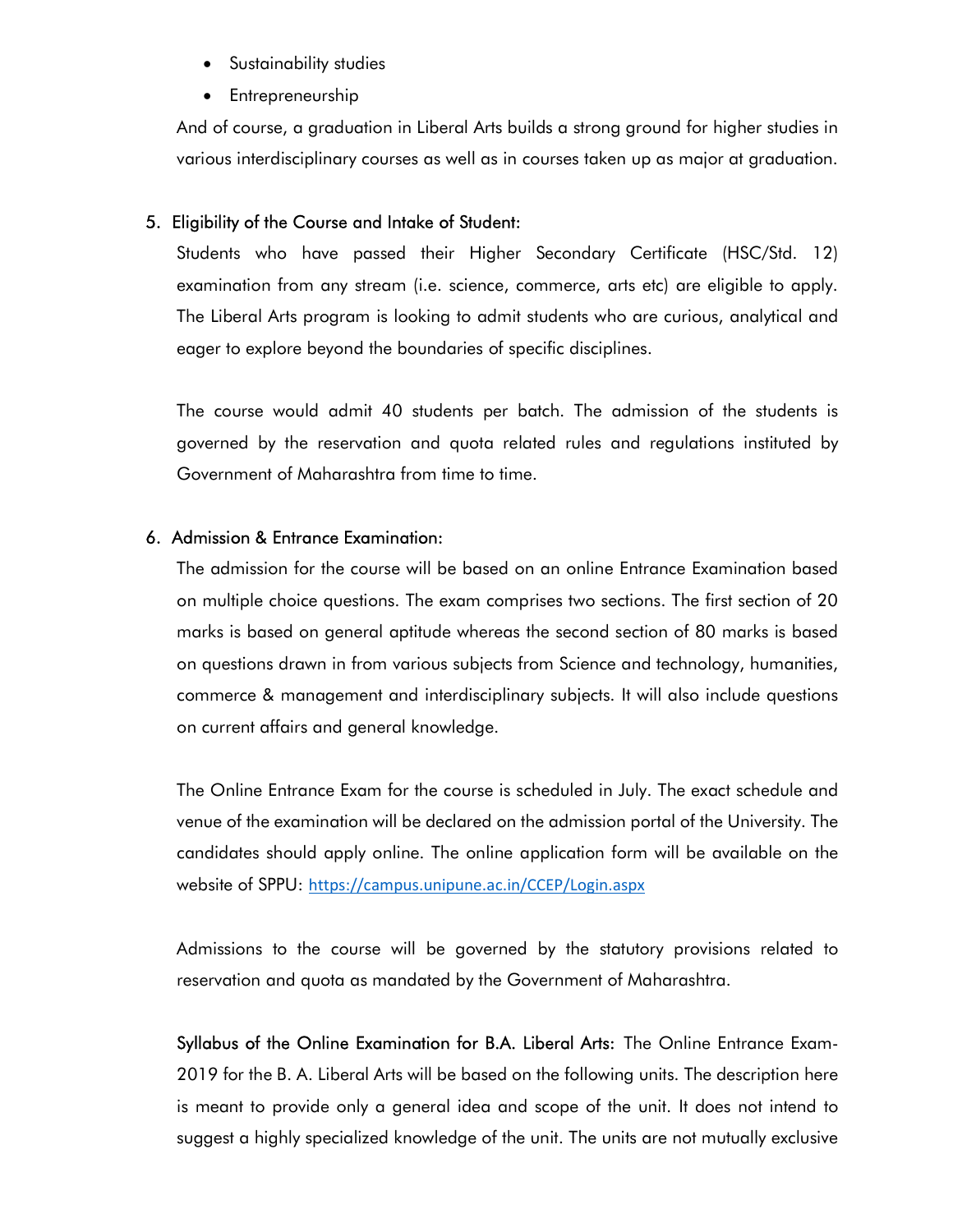and the list of points therein is not exhaustive. The general benchmark for the level of expected knowledge/ awareness about unit number 'i to ix' is pegged at the 10th Standard examination.

- i. Literature and Art: Important books, performing arts, painting, artefacts, folk arts, authors, artists, styles, developments, historical phases, movements etc in the context of Maharashtra, rest of India and the world.
- ii. History: Concepts, people, places, events, issues, stages, turning points, wars, treaties, artefacts etc which have a historical significance in Indian and global context.
- iii. Geography: Earth, places, people, flora & fauna, climate, mountains, rivers, various geographical features, maps etc in Indian and global context.
- iv. Religion and Culture: Mythology, holy scripture, places, people, practices, celebrations etc related to various religions and, traditions, customs, practices, values, artefacts etc related to various cultures.
- v. Politics and Civic Life: Concepts, practices, forms of governance, movements, parties, people, events, quotations etc related to politics in Maharashtra, rest of India and the world. Rules & regulations, norms and practices etc related to civic life in India. Basic information about the Constitution and public administration in India.
- vi. Economics: Concepts, people, events, issues, developments, ideas, status, debates etc related to various fields of business and economy in Indian and global context.
- vii. Science and Technology: Concepts, ideas, laws, theories, experiments, inventions & discoveries, scientists, scientific bodies, awards, debates etc in various field of science and technology.
- viii. Environment: Concepts, issues, people, places, debates around the environmental issues in India and the world.
- ix. Health: Concepts, issues, practices, norms, debates related to human health and medicine in Indian context.
- x. Indian Agriculture: Concepts, issues, practices, debates, policies, status etc related to Agriculture in Maharashtra and India.
- xi. Media: History, concepts, institutes and bodies, content, personalities, technologies etc. related to various media in India and in the world.
- xii. Current Affairs: Various issues, events, awards, people, developments, inventions, controversies etc related to various fields/ walks of life that were in the limelight in the preceding two years.